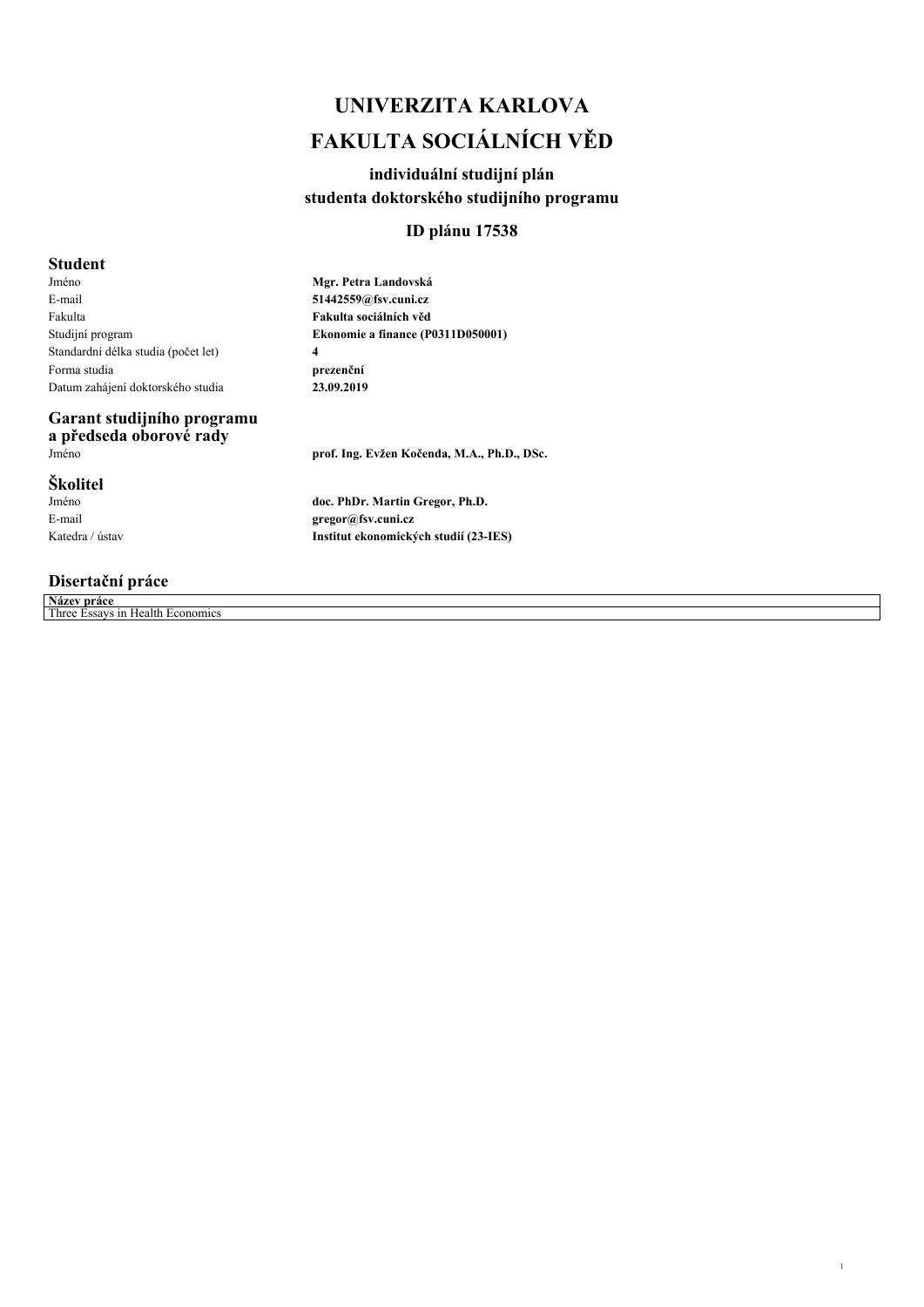#### *Postup v přípravě disertační práce*

*Synopsis: My thesis will be composed of three essays which will deal with topics related to health economics and health policy, with a special focus on the Czech Republic. The first essay will build on my master thesis and extend the topic of sensitivity of Czech health care system financing to business cycle fluctuations. This topic has been discussed in many OECD papers, however, there is no rigorous analysis that the discussion could be based on. We will extend the master thesis by adding seasonal dummies to the model and also try several different indicators of business cycle, besides GDP. The next two essays will focus on the topic of cost-of-illness study. Specifically, we will focus on the social costs of obesity in the Czech Republic. The prevalence of obesity has been rising in the past few decades, and it has become one of the most widespread chronic diseases. This poses a problem because obesity increases the risk of developing other diseases such as diabetes mellitus II, cardiovascular diseases or cancers. In the Czech Republic, 25 % of people are currently obese (BMI > 30). This brings a heavy financial burden on the whole society. In the essay, we will compute the* social costs of obesity in the Czech Republic which consist of two main parts - direct costs and indirect costs. Direct costs are the costs that are associated with health *care. The indirect costs are the costs of lost productivity - e.g. absenteeism (obese people have more days on sick leave), presenteeism (obese people are less productive at work) and premature mortality. After computing the overall costs to society associated with obesity, we will identify several interventions that would motivate people to lose weight (e.g. taxes on unhealthy food, programs to incentivise exercising etc.) and test whether they are economically beneficial using the cost-benefit analysis. Core bibliography: Avouyi-Dovi, S., Kierzenkowski, R., & Lubochinsky, C. (2006): Are business and credit cycles converging or diverging? A comparison of Poland, Hungary, the Czech Republic and the Euro area. Bhattacharya, J., & Bundorf, M. K. (2009). The incidence of the healthcare costs of obesity. Journal of health economics, 28(3), 649-658. Bhm, K., Schmid, A., Gtze, R., Landwehr, C., & Rothgang, H. (2013). Five types of OECD healthcare systems: empirical results of a deductive classification. Health Policy, 113(3): 258-269. Cawley, J., & Meyerhoefer, C. (2012). The medical care costs of obesity: an instrumental variables approach. Journal of health economics, 31(1), 219-230. Colditz, G. A. (1999). Economic costs of obesity and inactivity. Medicine and science in sports and exercise, 31(11 Suppl), S663-7. Cylus, J., Mladovsky, P., & McKee, M. (2012). Is there a statistical relationship between economic crises and changes in government health expenditure growth? An analysis of twenty four European countries. Health services research, 47(6): 2204-2224. Economou, C., Kaitelidou, D., Kentikelenis, A., Sissouras, A., & Maresso, A. (2014). The impact of the financial crisis on the health system and health in Greece. Economic crisis, health systems and health in Europe: country experience. Copenhagen: WHO/European Observatory on Health Systems and Policies. Finkelstein, E. A., Graham, W. C. K., & Malhotra, R. (2014). Lifetime direct medical costs of childhood obesity. Pediatrics, 133(5), 854-862. Finkelstein, E. A., daCosta DiBonaventura, M., Burgess, S. M., & Hale, B. C. (2010). The costs of obesity in the workplace. Journal of Occupational and Environmental Medicine, 52(10), 971-976. Javan-Noughabi, J., Sadeghi, A., & Rezapour, A. (2018). Impact of the economic crisis on healthcare resources: A panel data analysis in Eastern Mediterranean countries during 2005 to 2013. Clinical Epidemiology and Global Health. Keegan, C., Thomas, S., Normand, C., & Portela, C. (2013). Measuring recession severity and its impact on healthcare expenditure. International journal of health care finance and economics, 13(2): 139-155. Kirigia, J. M., Nganda, B. M., Mwikisa, C. N., & Cardoso, B. (2011). Effects of global financial crisis on funding for health development in nineteen countries of the WHO African Region. BMC International Health and Human Rights, 11(1): 4. Lehnert, T., Sonntag, D., Konnopka, A., Riedel-Heller, S., & König, H. H. (2013). Economic costs of overweight and obesity. Best practice & research Clinical endocrinology & metabolism, 27(2), 105-115. Liaropoulos, L., & Goranitis, I. (2015). Health care financing and the sustainability of health systems. International Journal for Equity in Health, 14(1), 80. OECD/European Observatory on Health Systems and Policies (2017), Czech Republic: Country Health Profile 2017, State of Health in the EU, OECD Publishing, Paris/European Observatory on Health Systems and Policies, Brussels. OECD (2019), The Heavy Burden of Obesity: The Economics of Prevention, OECD Health Policy Studies, OECD Publishing, Paris, https://doi.org/10.1787/67450d67-en. Portela, C., & Thomas, S. (2013). Impact of the economic crisis on healthcare resources: An European approach. International Journal of Healthcare Management, 6(2): 104-113. Reeves, A., McKee, M., Basu, S., & Stuckler, D. (2014). The political economy of austerity and healthcare: Cross-national analysis of expenditure changes in 27 European nations 1995-2011. Health policy, 115(1): 1-8. Ruhm, C. J. (2000): Are recessions good for your health? The Quarterly journal of economics 115(2): pp. 617-650 Ruhm, C. J. (2005). Commentary: mortality increases during economic upturns. International journal of epidemiology, 34(6): 1206-1211. Withrow, D., & Alter, D. A. (2011). The economic burden of obesity worldwide: a systematic review of the direct costs of obesity. Obesity reviews, 12(2), 131-141. Forma a rozsah práce: Disertační práce bude mít rozsah 100 až 200 stran. Časový plán zpracování disertační práce: 1. rok studia: Práce na prvním disertačním článku s předpokládaným názvem "Policy implications of financial (in)stability of Czech health care system financing". 2. rok studia: Práce na druhém disertačním článku s předpokládaným názvem "Economic costs of obesity in the Czech Republic". 3. rok studia: Práce na třetím disertačním článku s předpokládaným názvem "Burden of obesity in the Czech Republic - implications for policy makers". 4. rok studia: Finalizace a obhajoba (malá a velká) dizertační práce.*

## *Státní doktorská zkouška a obhajoba disertační práce*

| Typ              | Kód           | Název, podrobnosti         | . rok<br>AK.  |
|------------------|---------------|----------------------------|---------------|
| Obhajoba         | JOBEE1        | Obhajoba disertační práce  | 2022/2023     |
| disertační práce |               |                            |               |
| Státní doktorská | <b>JSZEE1</b> | . Státní doktorská zkouška | /2022<br>2021 |
| zkouška          |               |                            |               |

#### *Průběh studia*

| Pláno<br>ാറാ:<br>listopad<br>termin<br><b>ZKOUSKY</b><br>אר httorske<br>statnı<br>đc<br>lovany<br>ZUZ.  |
|---------------------------------------------------------------------------------------------------------|
| Plánovany<br>2022<br>termin<br>listopad<br>obhaioby:<br>ı male                                          |
| Plánovaný<br>$\sim$ $\sim$ $\sim$<br>termin<br>a obhaioby .<br>. 202.<br>disertacni<br>veten "<br>prace |
|                                                                                                         |

### *Povinnosti - studijní plán*

| $T_{VD}$ | Kód           | ∵ podrobnosti<br>Nazev.                                                             | rok<br>AK.     |
|----------|---------------|-------------------------------------------------------------------------------------|----------------|
| Předmět  | JED51         | $\lceil \text{Full} \rceil$ $\lceil \text{Full} \rceil$<br>Assistantship<br>eaching | /2020<br>2019  |
| Předmět  | JED51         | Full)<br>reaching<br>Assistantship                                                  | /2020<br>2019/ |
| Předmět  | <b>JED109</b> | Policy<br>s and<br>- Institutional<br>1 Economic<br>Economics                       | /2020<br>2019  |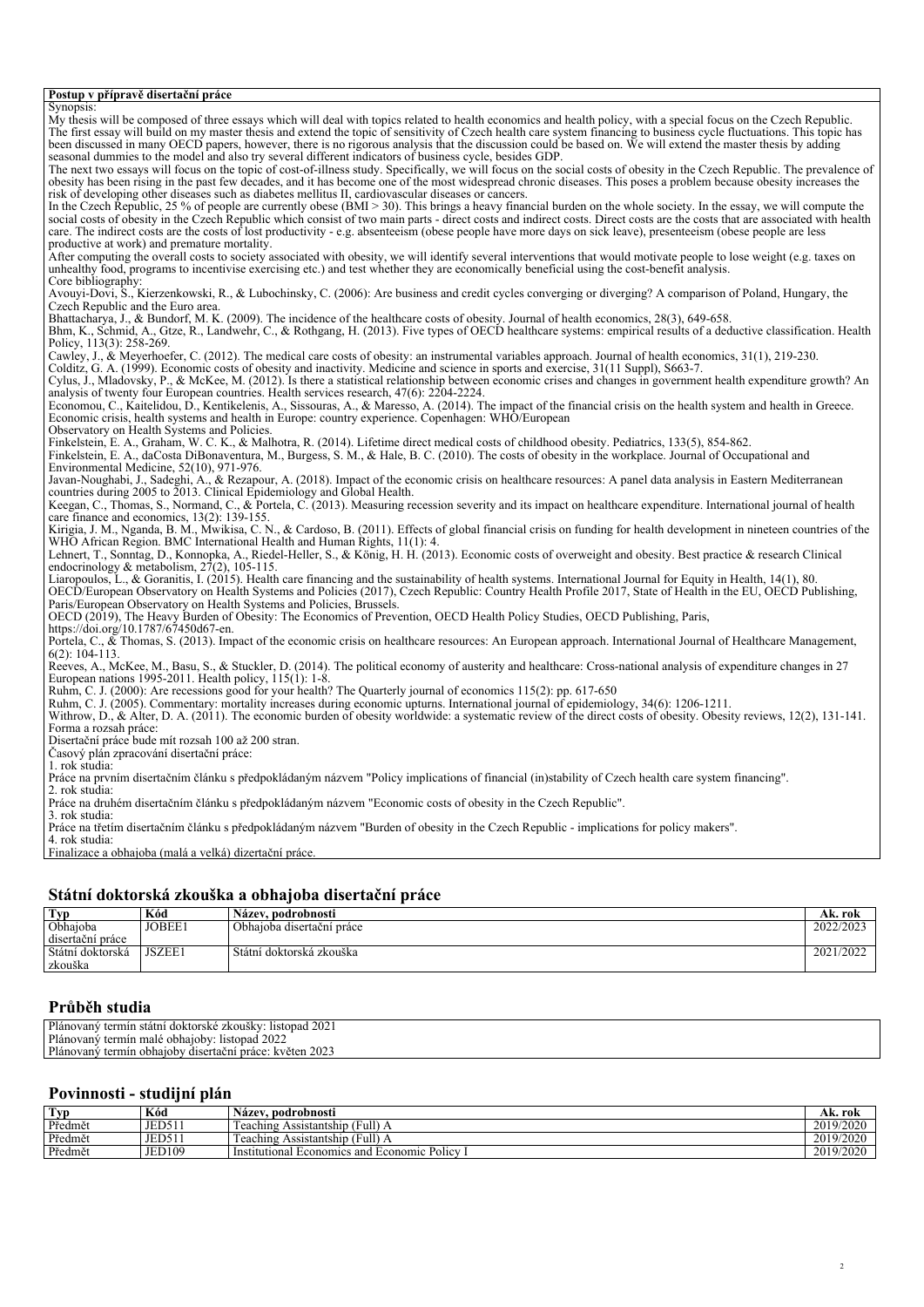| <b>Typ</b> | Kód           | Název, podrobnosti                                                                                            | Ak. rok   |
|------------|---------------|---------------------------------------------------------------------------------------------------------------|-----------|
| Předmět    | <b>JED110</b> | Institutional Economics and Economic Policy II                                                                | 2019/2020 |
| Předmět    | <b>JED511</b> | Teaching Assistantship (Full) A                                                                               | 2020/2021 |
| Předmět    | <b>JED511</b> | Teaching Assistantship (Full) A                                                                               | 2020/2021 |
| Předmět    | <b>JED109</b> | <b>Institutional Economics and Economic Policy I</b>                                                          | 2020/2021 |
| Předmět    | <b>JED110</b> | Institutional Economics and Economic Policy II                                                                | 2020/2021 |
| Předmět    | <b>JED511</b> | Teaching Assistantship (Full) A                                                                               | 2021/2022 |
| Předmět    | <b>JED511</b> | Teaching Assistantship (Full) A                                                                               | 2021/2022 |
| Předmět    | <b>JED109</b> | <b>Institutional Economics and Economic Policy I</b>                                                          | 2021/2022 |
| Předmět    | <b>JED110</b> | <b>Institutional Economics and Economic Policy II</b>                                                         | 2021/2022 |
| Předmět    | <b>JED511</b> | Teaching Assistantship (Full) A                                                                               | 2022/2023 |
| Předmět    | <b>JED511</b> | Teaching Assistantship (Full) A                                                                               | 2022/2023 |
| Předmět    | <b>JED109</b> | <b>Institutional Economics and Economic Policy I</b>                                                          | 2022/2023 |
| Předmět    | <b>JED110</b> | Institutional Economics and Economic Policy II                                                                | 2022/2023 |
| Jiné       | ---           | Grantové aktivity                                                                                             | 2019/2020 |
|            |               | Přihláška do soutěže Grantové agentury UK s předpokládaným tématem "Financial stability of Czech health care  |           |
|            |               | system". V případě neúspěchu budu podávat přihlášku v dalších letech studia.                                  |           |
| Jiné       | ---           | Výuka (TA)                                                                                                    | 2019/2020 |
|            |               | Výuka ZS 2019/2020: JEB108 Microeconomics II (1 TA slot seminář)                                              |           |
|            |               | Výuka LS 2019/2020: JEB104 Microeconomics I (1 TA slot seminář)                                               |           |
| Jiné       | ---           | Oponentury BP a DP                                                                                            | 2019/2020 |
|            |               | Budu se podílet na oponování bakalářských a diplomových prací.                                                |           |
| Jiné       | ---           | Metodologický seminář výuky pro PhD studenty                                                                  | 2019/2020 |
|            |               | V 1. roce studia se zúčastním metodologického semináře pro výuku.                                             |           |
| Jiné       | ---           | Studijní dokumenty                                                                                            | 2019/2020 |
|            |               | Do 31. 5. tohoto akademického roku odevzdám vyplněný a školitelem schválený formulář Roční hodnocení          |           |
|            |               | plnění ISP, ve kterém současně upřesním průběh doktorského studia v následujícím akademickém roce. V          |           |
|            |               | případě ukončení, přerušení studia a návratu do studia vyplním všechny potřebné dokumenty do jednoho měsíce   |           |
|            |               | od data ukončení přerušení (roční hodnocení plnění ISP a update na další rok).                                |           |
| Jiné       | ---           | Obhajoby                                                                                                      | 2019/2020 |
|            |               | Navštívím alespoň 50 % obhajob dizertačních prací konaných na IES FSV UK.                                     |           |
| Konference | ---           | Konference                                                                                                    | 2022/2023 |
|            |               | Do konce čtvrtého ročníku se aktivně zúčastním alespoň dvou zahraničních vědeckých konferencí.                |           |
| Publikace  | ---           | Economic Cycle Sensitivity of SHI: Evidence from Czech Republic (IES WP publikace)                            | 2019/2020 |
|            |               | Publikace článku v IES WP vypracovaného na základě diplomové práce s předpokládaným názvem "Economic          |           |
|            |               | Cycle Sensitivity of SHI: Evidence from Czech Republic".                                                      |           |
| Publikace  | ---           | Economic costs of obesity in the Czech Republic (IES WP submission)                                           | 2019/2020 |
|            |               | Zaslání příspěvku do IES WP s předpokládaným názvem "Economic costs of obesity in the Czech Republic".        |           |
|            |               |                                                                                                               |           |
| Publikace  | ---           | Economic cycle sensitivity of SHI: Evidence from Czech Republic (Scopus submission)                           | 2020/2021 |
|            |               | Publikace článku v IES WP vypracovaného na základě diplomové práce s předpokládaným názvem "Economic          |           |
|            |               | cycle sensitivity of SHI: Evidence from Czech Republic". Zaslání příspěvku do časopisu v databázi Scopus,     |           |
|            |               | vypracovaném na základě diplomové práce s předpokládaným názvem "Economic cycle sensitivity of SHI:           |           |
|            |               | Evidence from Czech Republic". V případě velmi pozitivního hodnocení z IES WP verze plánujeme zaslání         |           |
|            |               | nejdříve do Journal of Health Economics (IF = 1.08). V případě zamítnutí v tomto časopise nebo v případě méně |           |
|            |               | pozitivního hodnocení v IES WP pak zašleme článek do Forum for Health Economics & Policy (IF = 0.5),          |           |
|            |               | následuje Prague Economic Papers (IF = $0.6$ )                                                                |           |
| Publikace  | ---           | Macroeconomic costs of obesity in the Czech Republic (IES WP)                                                 | 2020/2021 |
|            |               | Příspěvek do IES WP s předpokládaným názvem "Macroeconomic costs of obesity in the Czech Republic".           |           |
|            |               |                                                                                                               |           |
| Publikace  | ---           | Macroeconomic costs of obesity in the Czech Republic (Scopus submission)                                      | 2020/2021 |
|            |               | Příspěvek do zahraničního časopisu v databázi Scopus s předpokládaným názvem "Macroeconomic costs of          |           |
|            |               | obesity in the Czech Republic".                                                                               |           |
| Publikace  | ---           | Tackling obesity in the Czech Republic - evidence from CBA (IES WP)                                           | 2021/2022 |
|            |               | Příspěvek do IES WP s předpokládaným názvem "Tackling obesity in the Czech Republic - evidence from CBA".     |           |
|            |               |                                                                                                               |           |
| Publikace  |               | Tackling obesity in the Czech Republic - evidence from CBA (Scopus Submission)                                | 2021/2022 |
|            |               | Příspěvek do zahraničního časopisu v databázi Scopus s předpokládaným názvem "Tackling obesity in the Czech   |           |
|            |               |                                                                                                               |           |
|            |               | Republic - evidence from CBA".                                                                                |           |

*3*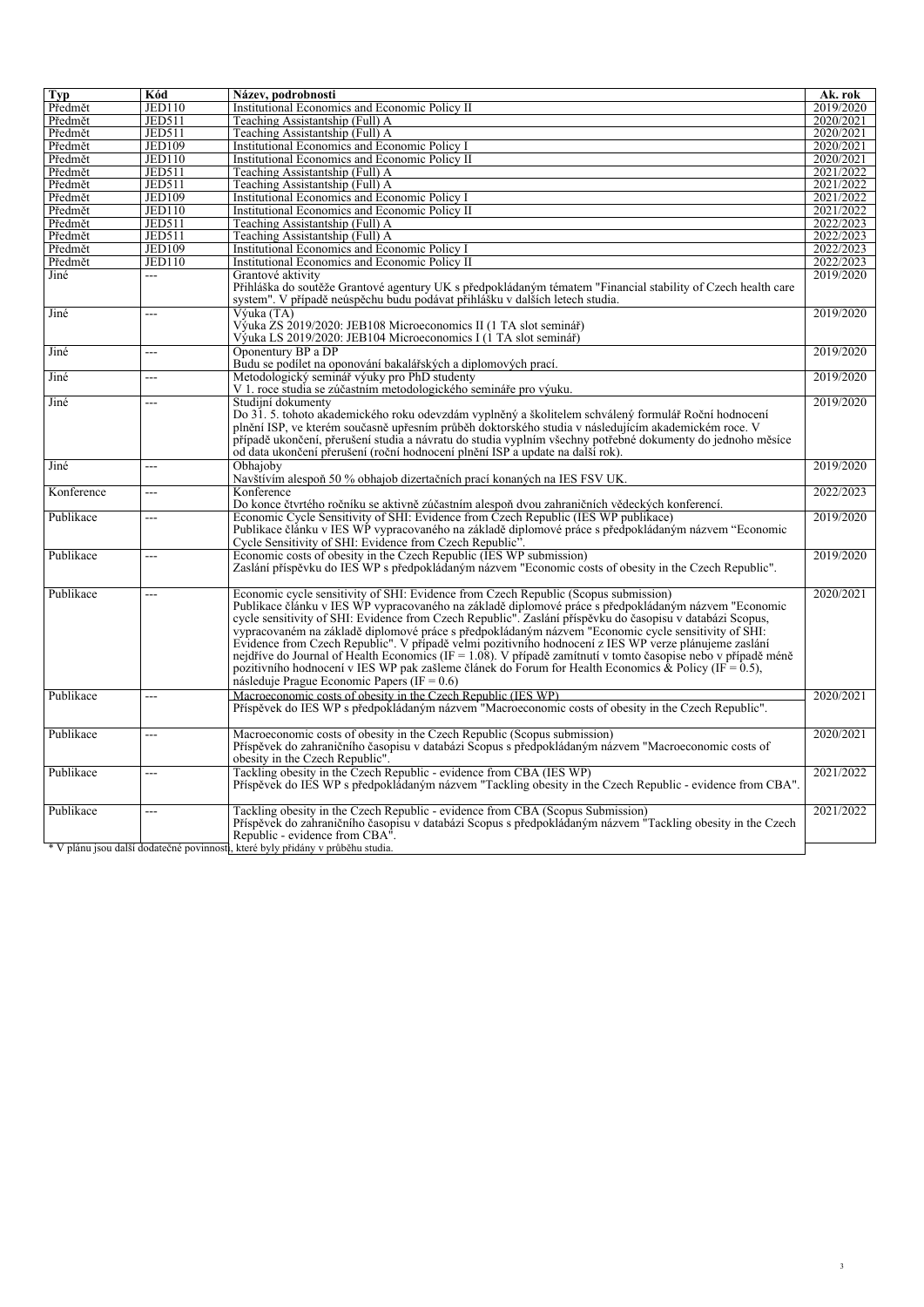## *Povinnosti specifické pro obor*

*Publikační výstupy a ostatní studijní povinnosti nutné pro přistoupení ke státní doktorské zkoušce:*

*Do konce 3. ročníku se přihlásím ke státní doktorské zkoušce (SDZ) tak, abych nejdéle do konce 4. ročníku SDZ složil/a. Současně nejdéle dva měsíce před termínem SDZ dodám všechny materiály prokazující splnění podmínek připuštění k SDZ. Těmito podmínkami jsou:*

*- Jeden výzkumný článek publikovaný či přijatý k publikaci (v takovém případě dodám postprint nebo dobře ověřitelné potvrzení o přijetí k publikaci) ve vědeckém časopise s nenulovým impakt faktorem z databází SSCI či SCI, nebo ve vědeckém časopise zařazeném v databázi Scopus, a jeden vědecký článek publikovaný v sérii IES Working Papers Series či v jiné sérii na úrovni IES Working Papers Series (v takovém případě podám žádost o uznání tohoto vědeckého článku na předsedu Oborové rady, která bude posouzena). Alternativní podmínkou publikačního výstupu je jeden výzkumný článek publikovaný či přijatý k publikaci ve vědeckém časopise s hodnocením nejméně "B" dle interní metodologie měření kvality vědeckých časopisů na IES FSV UK (viz Opatření ředitele 1/2016 "Výzkum" a dokument Hodnocení žurnálů na IES FSV UK). Pouze články přijaté k publikaci v době, kdy student studuje doktorát na IES, splní tyto podmínky. Všechny články musí být afiliovány k IES FSV UK. Pouze články v odvětvích Economics, Finance a úzce souvisejících budou uznány.*

*- Jedna úspěšná grantová aktivita jako hlavní řešitel či dvě neúspěšné grantové aktivity v rámci grantové soutěže GA UK (tj. dle pravidel stanovených Oborovou radou).*

*- Čtyři semestry splněných doktorských seminářů.*

*- Čtyři "Teaching Assistantships" (TAs) v rámci alespoň dvou rozdílných předmětů.*

*- Absolvování metodického semináře výuky pro doktorandy.*

*- Splnění speciálních požadavků, které byly určeny Oborovou radou (pokud tak bylo učiněno).*

*Publikační výstupy a studijní povinnosti nutné pro přistoupení k obhajobě: V době podání přihlášky k malé i velké obhajobě se zavazuji mít:*

*- Splněnu státní doktorskou zkoušku.*

*- Jeden výzkumný článek publikovaný či přijatý k publikaci ve vědeckém časopise s hodnocením nejméně "B" dle interní metodologie měření kvality vědeckých* časopisů na IES FSV UK (viz Opatření ředitele 1/2016 "Výzkum" a dokument Hodnocení žurnálů na IES FSV UK). Alternativní podmínkou jsou publikované či<br>přijaté k publikování alespoň dva články ve vědeckých časopisech zařazen *podmínky. Všechny články musí být afiliovány k IES FSV UK. Pouze články v odvětvích Economics, Finance a úzce souvisejících budou uznány.*

*- Osm "Teaching Assistantships" (TAs) v rámci alespoň dvou rozdílných předmětů.*

*V době podání přihlášky k malé obhajobě se zavazuji mít dizertaci minimálně v následující podobě:*

*- Alespoň jeden dizertační článek je plně hotov (školitel odsouhlasil finální verzi jako kapitolu do dizertace), druhý článek je téměř hotov (student zpracoval poslední školitelovi připomínky a čeká na jeho odsouhlasení) a třetí článek rozpracován. Rozpracovaný třetí článek má minimálně jasnou strukturu, metodologii a cíl a signifikantní práce je na něm již odvedena. Oponentury BP a DP:*

*Po celou dobu studia se budu podílet na oponování bakalářských a diplomových prací.*

*Metodický seminář výuky pro doktorandy:*

*Během prvního ročníku studia se zúčastním metodického semináře výuky pro doktorandy. Pokud seminář neabsolvuji během prvního ročníku studia, splním tuto povinnost nejpozději během druhého ročníku.*

*Obhajoby: V rámci celé délky studia se zavazuji k docházce na doktorské obhajoby v minimální průměrné účasti 50 % obhajob. V každém akademické roce navštívím minimálně 50 % konaných obhajob. Jsem si vědom, že účast na obhajobách nižší než 50 % může vést ke snížení hodnocení Oborovou radou na konci každého akademického roku.*

*Studijní dokumenty: Do 31. 5. každého akademického roku odevzdám vyplněný a školitelem schválený formulář "Roční hodnocení plnění ISP", ve kterém současně upřesním průběh doktorského studia v následujícím akademickém roce. V případě ukončení přerušení studia a návratu do studia vyplním všechny potřebné dokumenty do jednoho měsíce od data ukončení přerušení ("Roční hodnocení plnění ISP" a aktualizaci na další akademický rok).*

*Povinnosti v případě studijního pobytu: V případě studijního pobytu se předem omluvím koordinátorovi obhajob z neúčasti na obhajobách doktorských studentů, aby má neúčast mohla být omluvena.*

*4*

*Současně v předstihu zažádám Oborovou radu o případné uznání studijních povinností, které plánuji během pobytu splnit.*